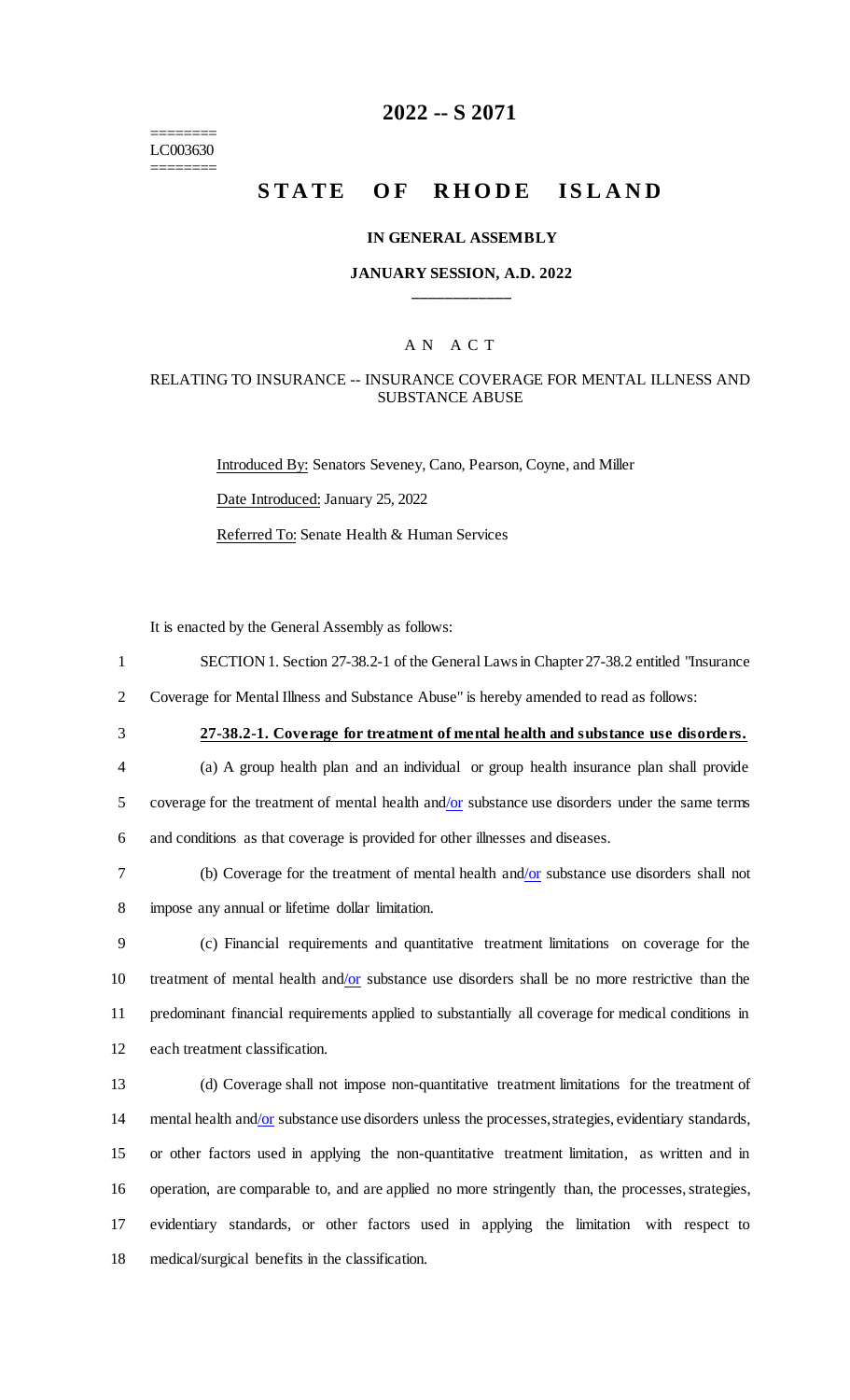(e) The following classifications shall be used to apply the coverage requirements of this chapter: (1) Inpatient, in-network; (2) Inpatient, out-of-network; (3) Outpatient, in-network; (4) 3 Outpatient, out-of-network; (5) Emergency care; and (6) Crisis stabilization medications; and (7) Prescription drugs.

 (f) Medication-assisted treatment or medication-assisted maintenance services of substance 6 use disorders, opioid overdoses, and *chronic* addiction, including methadone, buprenorphine, 7 naltrexone, all federally-approved medications or other clinically appropriate medications, is included within the appropriate classification based on the site of the service.

 (g) Payors shall rely upon the criteria of the American Society of Addiction Medicine when developing coverage for levels of care for substance use disorder treatment.

 (h) Patients with substance use disorders shall have access to evidence-based, non-opioid treatment for pain, therefore coverage shall apply to medically necessary chiropractic care and osteopathic manipulative treatment performed by an individual licensed under § 5-37-2.

 (i) Parity of cost-sharing requirements. Regardless of the professional license of the provider of care, if that care is consistent with the provider's scope of practice and the health plan's credentialing and contracting provisions, cost-sharing for behavioral health counseling visits and medication maintenance visits shall be consistent with the cost-sharing applied to primary care 18 office visits.

19 (j) The coverage required by this section shall include at minimum ninety (90) days of

residential or inpatient services for mental health and/or substance use disorders for American

21 Society of Addiction Medicine levels of care 3.1 and 3.3.

 SECTION 2. This act shall take effect on April 1, 2022, or upon passage, whichever date occurs later in time.

======== LC003630 ========